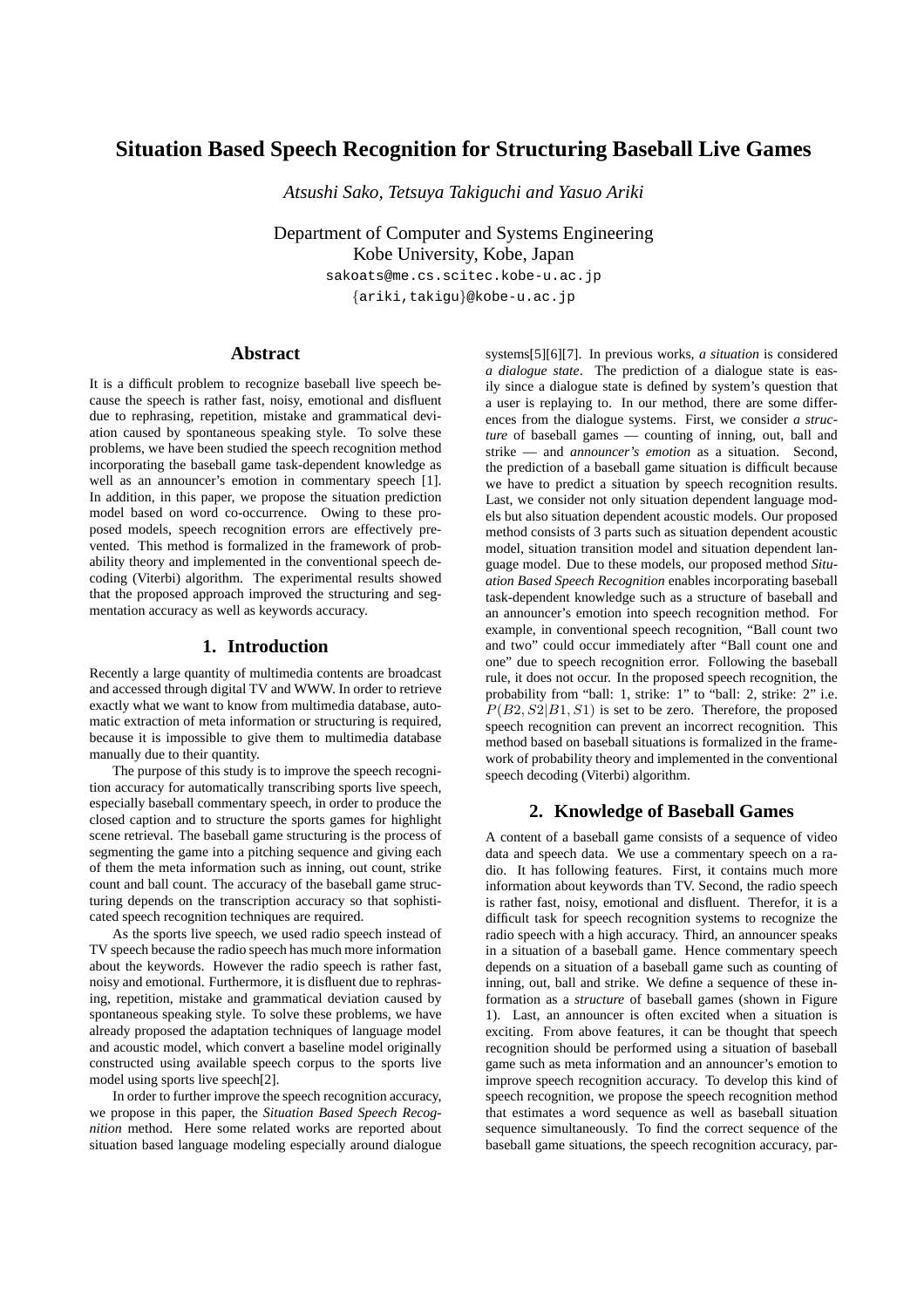

Figure 1: *The structure of a baseball game.*

ticularly the keywords accuracy is important, because the keywords are deeply related to the situation of a baseball game. In the past, to improve the performance of speech recognition in this task, we performed the acoustic model adaptation and the language model adaptation. Herewith, the performance was quite improved, but not enough to accomplish our goal. Now we notice that the utilization of heuristic rules related to the keywords plays an important role to perform structuring of a baseball game.

### **3. Situation Based Speech Recognition**

In this section, we formalize the proposed speech recognition and compare it to the conventional speech recognition, through their formulation. Let  $O = \{O_1, \dots, O_T\}$  and  $W =$  ${W_1, \cdots, W_N}$  be a sequence of *D*-dimensional observed feature vectors and a word sequence respectively. The general problem of speech recognition is to find the most likely word sequence **W**, given the sequence of observed feature vectors **O**. But the goal of our proposed method "Situation Based Speech Recognition" is to find the most likely word sequence **W** and *situation sequence*  $S = \{S_1, \dots, S_N\}$  *simultaneously*, given the sequence of observed feature vectors **O** as follows:

$$
(\hat{\mathbf{S}}, \hat{\mathbf{W}}) = \underset{\mathbf{S}, \mathbf{W}}{\operatorname{argmax}} P(\mathbf{S}, \mathbf{W}|\mathbf{O}).
$$
 (1)

Eq.2 can be derived from Eq.1:

$$
(\hat{\mathbf{S}}, \hat{\mathbf{W}}) = \underset{\mathbf{S}, \mathbf{W}}{\operatorname{argmax}} P(\mathbf{S}, \mathbf{W}) P(\mathbf{O}|\mathbf{W}, \mathbf{S}), \qquad (2)
$$

based on Bayesian theorem and  $P(\mathbf{O})$  is omitted due to independence from **W**. Here, the probability  $P(\mathbf{O}|\mathbf{W}, \mathbf{S})$  is a situation dependent acoustic model. Moreover, we can derive the following equation.

$$
P(\mathbf{S}, \mathbf{W}) = P(S_1, \cdots, S_N, W_1, \cdots, W_N)
$$
  
=  $P(S_1)P(W_1|S_1)$   

$$
\times \prod_{i=2}^N P(S_i|S_1^{i-1}, W_1^{i-1})P(W_i|S_1^i, W_1^{i-1}).
$$
 (3)

Based on the following approximation,

- *•* A situation depends only on a previous situation, a previous word and the word which makes transition probability highest in past M words.
- *•* A word depends only on a present situation and a previous word.

we can simplify Eq.3 as follows:

$$
P(\mathbf{S}, \mathbf{W}) = P(S_1)P(W_1|S_1)
$$
  
 
$$
\times \prod_{i=2}^{N} P(S_i|S_{i-1}, W_{i-1}, W_y)P(W_i|W_{i-1}, S_i), \quad (4)
$$

where

$$
W_y = \underset{W_j = (W_{i-1} \cdots W_{i-M})}{\text{argmax}} P(S_i | S_{i-1}, W_i, W_j). \quad (5)
$$

Finally, the speech recognition with situation estimation is formalized as:

$$
(\hat{\mathbf{S}}, \hat{\mathbf{W}}) = \underset{\mathbf{S}, \mathbf{W}}{\operatorname{argmax}} P(\mathbf{O}|\mathbf{W}, \mathbf{S}) P(S_1) P(W_1|S_1) \times \prod_{i=2}^{N} P(S_i|S_{i-1}, W_{i-1}, W_y) P(W_i|W_{i-1}, S_i).
$$
 (6)

Note that *P*(**O***|***W***,* **S**) is an acoustic model depending on a situation,  $P(S_i|S_{i-1}, W_{i-1}, W_y)$  is a situation transition probability and  $P(W_i|W_{i-1}, S_i)$  is a bi-gram probability depending on a situation.

Now we compare the proposed method shown in Eq.6 to the conventional method formalized as:

$$
\hat{\mathbf{W}} = \underset{\mathbf{W}}{\operatorname{argmax}} P(\mathbf{O}|\mathbf{W}) \prod_{i=1}^{N} P(W_i|W_{i-1}). \tag{7}
$$

Firstly, the acoustic probabilities  $P(\mathbf{O}|\mathbf{W}, \mathbf{S})$  is different from the conventional method. Due to this acoustic model, it can be expected that multiple acoustical features such as normal, exciting, sad or other emotions can be represented. Especially in this paper, we categorize the speeches into two groups: "normal" and "exciting" speeches. Secondly, there is the situation transition probability in the proposed method, not in the conventional method. This model plays a role to predict next situation from speech recognition results and to prevent a wrong situation transition not to occur under the baseball rules. Finally, the bi-gram probability depending on baseball game situation  $P(W_i|W_{i-1}, S_i)$  in the proposed method is similar to the bi-gram probability  $P(W_i|W_{i-1})$  in the conventional method. However in the proposed method, it can be estimated depending on a situation. Namely the word probability can be regarded as depending on a situation.

Next, we describe how to learn the stochastic models in the proposed speech recognition such as the acoustic model depending on the situation  $P(\mathbf{O}|\mathbf{W}, \mathbf{S})$ , the situation transition probability  $P(S_i|S_{i-1}, W_{i-1}, W_y)$  and the bi-gram probability depending on the baseball game situation  $P(W_i|W_{i-1}, S_i)$ .

# **4. Learning Stochastic Models**

#### **4.1. Situation Dependent Acoustic Model**

We use two HMMs to represent a situation dependent acoustic model  $P(\mathbf{O}|\mathbf{W}, \mathbf{S})$ . The recognition is performed by using both HMMs simultaneously and select a word with the higher likelihood. The one HMM represents a normal emotion and the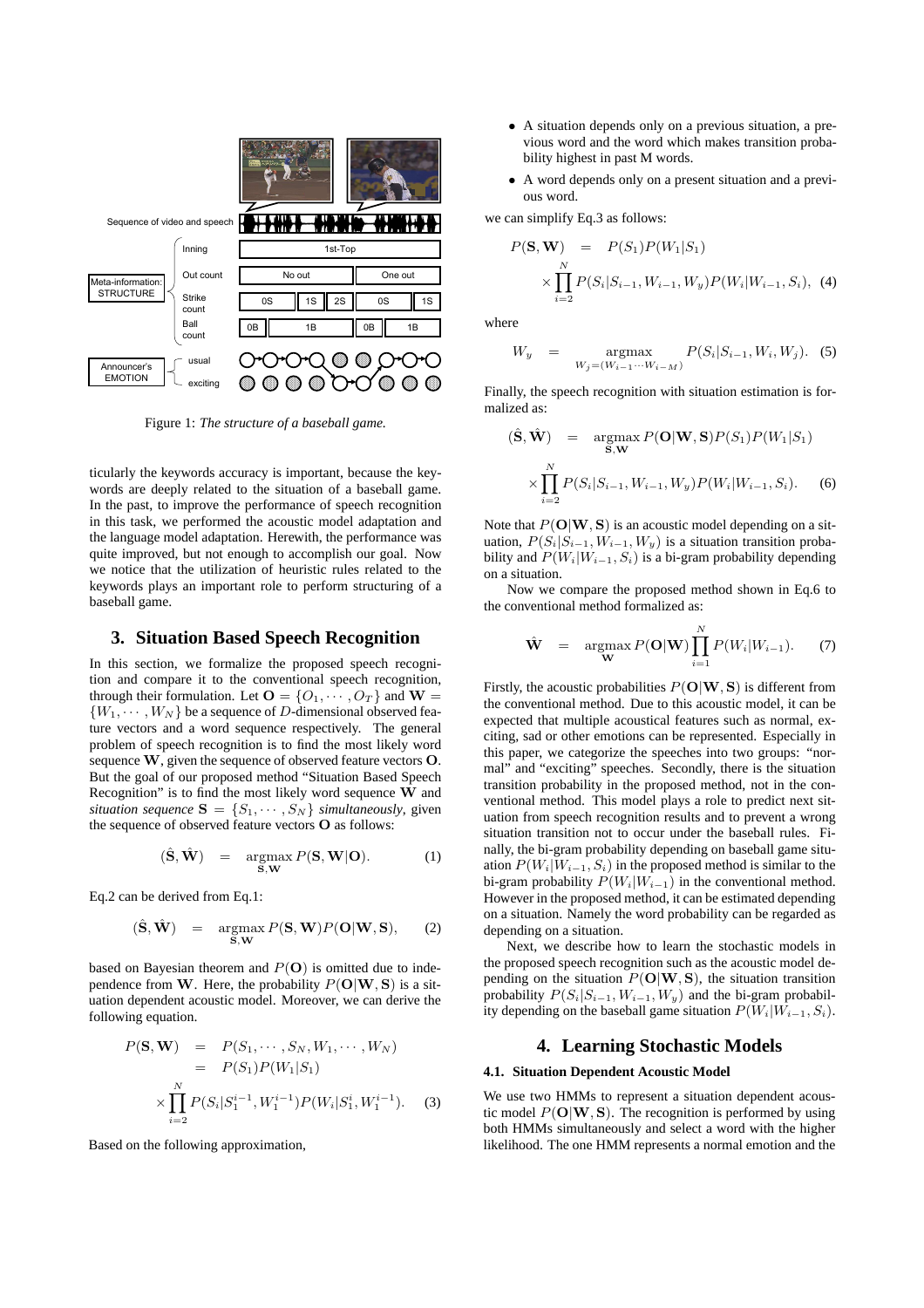other HMM represents excited emotion. Each HMM is created by the adaptation techniques of acoustic model using speech corpus for each emotion. The adaptation is performed by the speech which specked by same speaker as the one for the test set. We performed the adaptation as follows,

- *•* First, excited time sections are detected by human listening as adaptation corpus.
- *•* Next, speech data and the corresponding text data at the excited time sections are separated from normal emotion time section.
- *•* Next, model parameters are transformed by MLLR (Maximum Likelihood Linear Regression) using supervising text.
- *•* Last, MAP (Maximum A Posteriori) estimation is performed using the transformed parameters.

Here, the adaptation at exciting time sections is performed after the adaptation at the normal emotion time sections because amounts of exciting time sections are small.

#### **4.2. Situation Transition Model**

This model has two meanings as shown in figure 2. The one is the representation of a simple baseball rule network. In other words, this model has an ability that can prevent a wrong situation transition such as from "ball count two and one" to "ball count three and two". To actualize this ability, the situation transition probability  $P(S_i|S_{i-1}, W_{i-1}, W_y)$  which is not allowed by the baseball rules is set to be zero independently of words.

The other is the representation of a situation prediction from speech recognition results. For example, suppose that present situation is ball count two balls and one strike. When the recognition result of an announcer's utterance is "Pitch and strike" or "Hit, foul ball", it is expected that a situation will transit to ball count two balls and two strikes. This can be considered a kind of topic prediction problems i.e. a situation is transited depending on a topic of an announcer's utterance. In this paper, a topic is predicted by only words approximately. If we use N words, the data sparseness problem is occurred. But if we use only a word, the wrong prediction is occurred. For example, it takes *strike* of the utterance "ball count two balls and one *strike*" for "pitch and *strike*". Hence we have decided to use two words. by the ball count in the count of the matrix is a situation of the situation of the situation of the situation of the situation of the situation of the situation of the situation of the situation of the situation of the s

A situation transition probability  $P(S_i|S_{i-1}, W_{i-1}, W_y)$  is learned by the following steps.

- *•* Give the situation labels into transcription text corpus by human hand.
- Perform the morpheme analysis.
- Compute probability by following the equation.

$$
P(s_i|s_{i-1}, w_i, w_y) = \frac{N(w_i, w_y, s_i|s_{i-1})}{N(w_i, w_y)}, (8)
$$

where  $N(x, y)$  is frequency of co-occurrence x and y.

#### **4.3. Situation Dependent Language Model**

The bi-gram probability depending on the situation  $P(W_i|W_{i-1}, S_i)$  can be obtained through learning. However it invokes the data sparseness problems so that we focus on the following three types of commentaries on a baseball game as shown in Table 1.

Type (i) is related to a situation. If an utterance of this type



Figure 2: *An image of situation transition model.*

Table 1: *Types of commentaries and the examples.*

|       | Types                  | Examples                              |
|-------|------------------------|---------------------------------------|
| (i)   | Related to             | "Swinging strikeout."                 |
|       | a situation transition | "Ball, four balls."                   |
| (ii)  | Explain                | "Count is two and two."               |
|       | a situation            | "Two out and two on."                 |
| (iii) | No relation            | "A bird flies"                        |
|       | with a situation       | "It is cloudy with a chance of rain." |

of this type is appeared only in an appropriate situation. For example, utterance of "Swinging strikeout." is uttered only in strike count two.

Type (ii) is for explaining a baseball game situation. For example, if utterance of "Count is two and two." is spoken, it indicates high probability that a situation is in ball count two balls and two strikes now. Our experience shows that utterances of this type can correct a wrong situation prediction.

Type (iii) is not related to a baseball situation. An utterance in this type doesn't lead to situation transition nor explain a situation. So, it can be thought that a sequence of words **W** doesn't depend on a sequence of situation **S**. Therefore, in this type,  $P(W_i|W_{i-1}, S_i)$  can be reduced to  $P(W_i|W_{i-1})$ . This equation is same as the bi-gram probability in the conventional speech recognition.

For type (i) and (ii) commentaries, we manually marked the baseball game situation to the training data, and computed the bi-gram probability statistically from this training data. In the type (iii), we used a bi-gram same as the conventional speech recognition.

# **5. Experiments**

#### **5.1. Experimental Conditions**

The proposed speech recognition method described in Section 3 enables incorporating baseball dependent knowledge into speech recognition and also enables visualizing a sequence of baseball game situations and time sections of speaker's emotion. We carried out experiments to prove the effectiveness of the proposed speech recognition.

The experimental conditions are summarized in Table 2. In order to improve the speech recognition accuracy for a commentary on a baseball, we employed the acoustic and language model adaptation. In the acoustic model, the training data